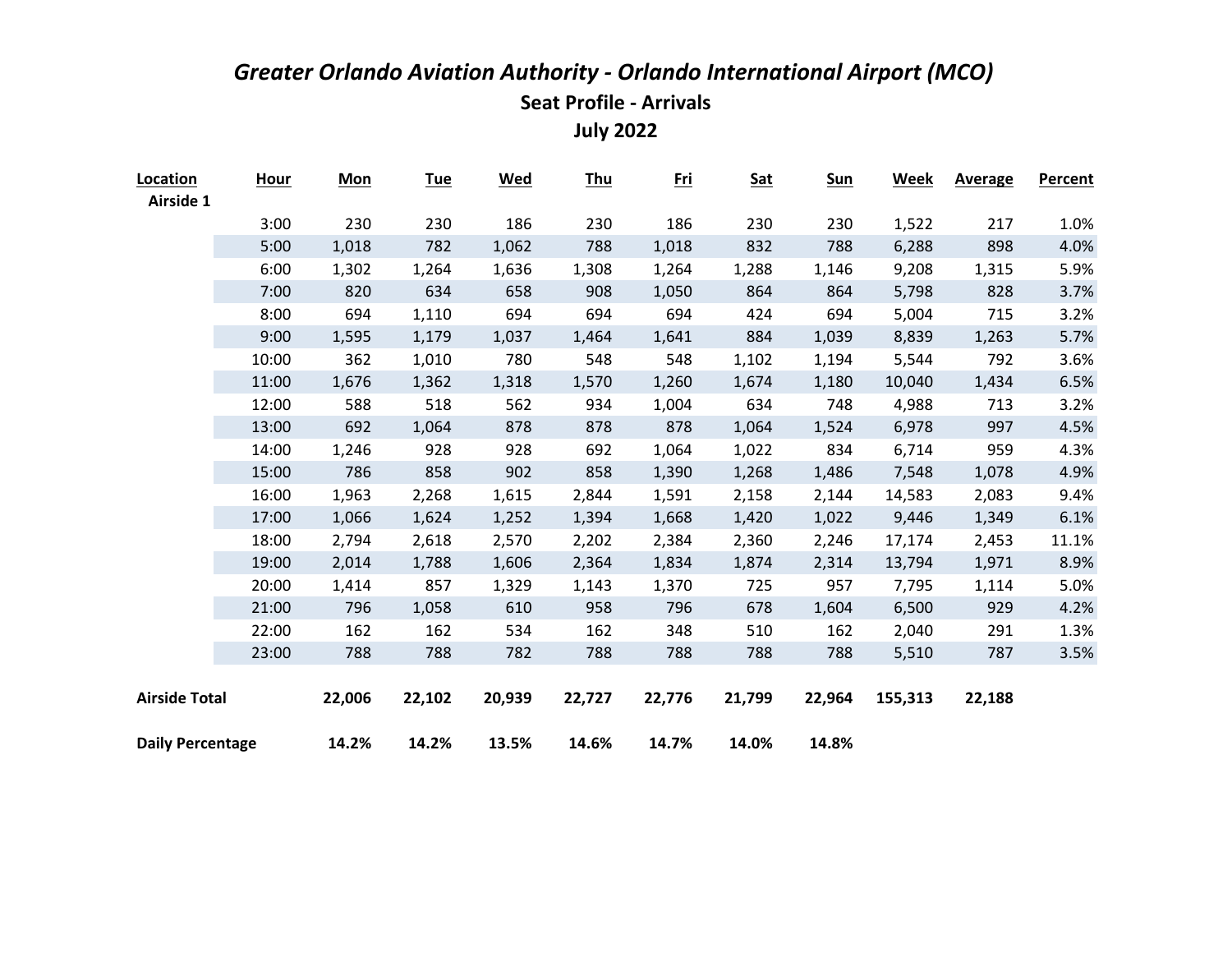| Location                | <b>Hour</b> | <b>Mon</b> | <u>Tue</u> | <b>Wed</b> | <b>Thu</b> | <u>Fri</u> | <b>Sat</b> | <u>Sun</u> | <b>Week</b> | <b>Average</b> | Percent |
|-------------------------|-------------|------------|------------|------------|------------|------------|------------|------------|-------------|----------------|---------|
| <b>Airside 2</b>        |             |            |            |            |            |            |            |            |             |                |         |
|                         | 5:00        | 1,543      | 1,543      | 1,543      | 1,543      | 1,543      | 3,641      | 1,543      | 12,899      | 1,843          | 10.4%   |
|                         | 6:00        | 1,558      | 1,558      | 1,558      | 1,558      | 1,558      | 1,351      | 1,558      | 10,699      | 1,528          | 8.7%    |
|                         | 7:00        | 636        | 783        | 783        | 636        | 636        | 811        | 636        | 4,921       | 703            | 4.0%    |
|                         | 8:00        | 607        | 607        | 607        | 607        | 607        | 1,307      | 464        | 4,806       | 687            | 3.9%    |
|                         | 9:00        | 1,116      | 1,116      | 1,135      | 1,116      | 1,116      | 1,628      | 1,116      | 8,343       | 1,192          | 6.7%    |
|                         | 10:00       | 1,279      | 1,132      | 1,132      | 1,426      | 1,279      | 1,565      | 1,426      | 9,239       | 1,320          | 7.5%    |
|                         | 11:00       | 318        | 318        | 318        | 318        | 318        | 1,272      | 318        | 3,180       | 454            | 2.6%    |
|                         | 12:00       | 1,207      | 1,018      | 1,018      | 1,207      | 1,207      | 1,715      | 1,207      | 8,579       | 1,226          | 6.9%    |
|                         | 13:00       | 636        | 636        | 636        | 636        | 636        | 1,479      | 636        | 5,295       | 756            | 4.3%    |
|                         | 14:00       | 894        | 747        | 747        | 747        | 894        | 1,308      | 747        | 6,084       | 869            | 4.9%    |
|                         | 15:00       | 925        | 925        | 925        | 906        | 906        | 1,307      | 925        | 6,819       | 974            | 5.5%    |
|                         | 16:00       | 747        | 747        | 747        | 747        | 747        | 1,733      | 747        | 6,215       | 888            | 5.0%    |
|                         | 17:00       | 811        | 811        | 811        | 811        | 811        | 1,383      | 811        | 6,249       | 893            | 5.1%    |
|                         | 18:00       | 922        | 922        | 922        | 922        | 922        | 1,494      | 922        | 7,026       | 1,004          | 5.7%    |
|                         | 19:00       | 1,544      | 1,208      | 1,208      | 1,397      | 1,544      | 1,401      | 1,397      | 9,699       | 1,386          | 7.8%    |
|                         | 20:00       | 779        | 779        | 779        | 779        | 779        | 572        | 779        | 5,246       | 749            | 4.2%    |
|                         | 21:00       | 906        | 925        | 925        | 925        | 925        | 750        | 925        | 6,281       | 897            | 5.1%    |
|                         | 22:00       | 318        | 318        | 318        | 318        | 318        | 143        | 318        | 2,051       | 293            | 1.7%    |
|                         |             |            |            |            |            |            |            |            |             |                |         |
| <b>Airside Total</b>    |             | 16,746     | 16,093     | 16,112     | 16,599     | 16,746     | 24,860     | 16,475     | 123,631     | 17,662         |         |
| <b>Daily Percentage</b> |             | 13.5%      | 13.0%      | 13.0%      | 13.4%      | 13.5%      | 20.1%      | 13.3%      |             |                |         |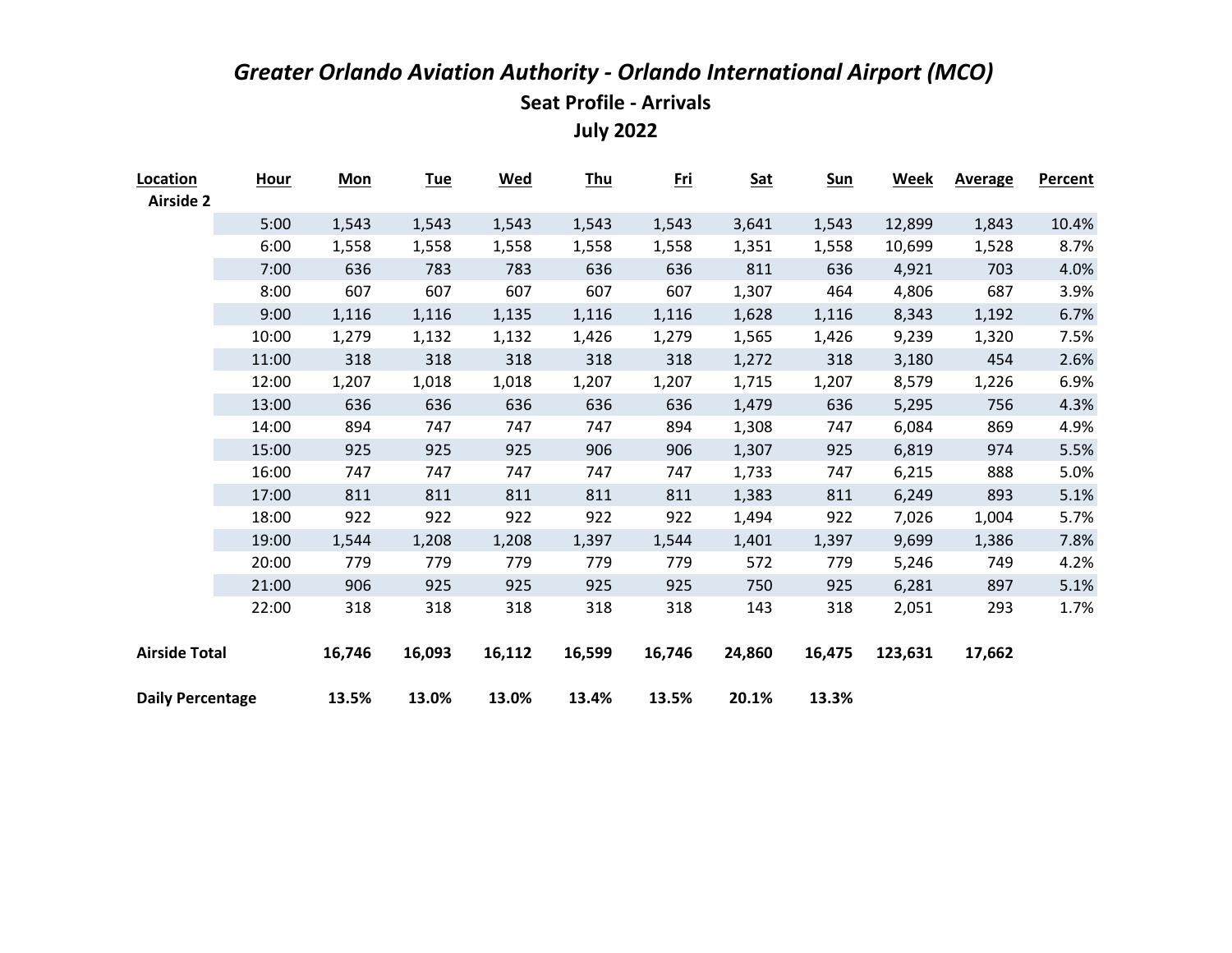| Location                | <b>Hour</b> | <b>Mon</b> | <u>Tue</u> | <u>Wed</u> | <u>Thu</u> | <u>Fri</u> | <u>Sat</u> | <b>Sun</b> | Week    | <b>Average</b> | Percent |
|-------------------------|-------------|------------|------------|------------|------------|------------|------------|------------|---------|----------------|---------|
| <b>Airside 3</b>        |             |            |            |            |            |            |            |            |         |                |         |
|                         | 4:00        | 182        | 182        | 182        | 182        | 182        | 182        | 182        | 1,274   | 182            | 0.8%    |
|                         | 5:00        | 364        | 364        | 364        | 364        | 364        | 364        | 364        | 2,548   | 364            | 1.5%    |
|                         | 6:00        | 2,595      | 2,595      | 2,595      | 2,595      | 2,595      | 2,450      | 2,595      | 18,020  | 2,574          | 10.7%   |
|                         | 7:00        | 1,273      | 1,273      | 1,273      | 1,273      | 1,273      | 1,431      | 1,273      | 9,069   | 1,296          | 5.4%    |
|                         | 8:00        | 2,196      | 2,306      | 2,346      | 2,196      | 2,196      | 2,251      | 2,251      | 15,742  | 2,249          | 9.4%    |
|                         | 9:00        | 1,715      | 1,860      | 1,570      | 2,088      | 1,715      | 1,715      | 2,088      | 12,751  | 1,822          | 7.6%    |
|                         | 10:00       | 1,502      | 1,647      | 1,684      | 1,647      | 1,502      | 1,618      | 1,634      | 11,234  | 1,605          | 6.7%    |
|                         | 11:00       | 1,485      | 1,303      | 1,303      | 1,303      | 1,485      | 1,303      | 1,303      | 9,485   | 1,355          | 5.6%    |
|                         | 12:00       | 1,712      | 1,712      | 1,712      | 1,712      | 1,712      | 1,947      | 1,712      | 12,219  | 1,746          | 7.3%    |
|                         | 13:00       | 1,573      | 1,428      | 1,573      | 1,428      | 1,573      | 2,136      | 1,428      | 11,139  | 1,591          | 6.6%    |
|                         | 14:00       | 1,972      | 1,645      | 1,790      | 1,827      | 1,972      | 1,782      | 1,827      | 12,815  | 1,831          | 7.6%    |
|                         | 15:00       | 1,616      | 1,835      | 1,835      | 1,471      | 1,616      | 1,484      | 1,471      | 11,328  | 1,618          | 6.7%    |
|                         | 16:00       | 559        | 725        | 725        | 725        | 725        | 915        | 725        | 5,099   | 728            | 3.0%    |
|                         | 17:00       | 1,063      | 897        | 897        | 897        | 897        | 707        | 897        | 6,255   | 894            | 3.7%    |
|                         | 18:00       | 1,319      | 1,464      | 1,319      | 1,464      | 1,319      | 1,319      | 1,464      | 9,668   | 1,381          | 5.7%    |
|                         | 19:00       | 172        | 172        | 172        | 172        | 172        | 172        | 172        | 1,204   | 172            | 0.7%    |
|                         | 20:00       | 362        | 172        | 172        | 362        | 362        | 362        | 362        | 2,154   | 308            | 1.3%    |
|                         | 21:00       | 936        | 791        | 791        | 791        | 936        | 1,019      | 791        | 6,055   | 865            | 3.6%    |
|                         | 22:00       | 970        | 793        | 793        | 983        | 1,149      | 970        | 970        | 6,628   | 947            | 3.9%    |
|                         | 23:00       | 524        | 524        | 524        | 524        | 358        | 495        | 524        | 3,473   | 496            | 2.1%    |
|                         |             |            |            |            |            |            |            |            |         |                |         |
| <b>Airside Total</b>    |             | 24,090     | 23,688     | 23,620     | 24,004     | 24,103     | 24,622     | 24,033     | 168,160 | 24,023         |         |
|                         |             |            |            |            |            |            |            |            |         |                |         |
| <b>Daily Percentage</b> |             | 14.3%      | 14.1%      | 14.0%      | 14.3%      | 14.3%      | 14.6%      | 14.3%      |         |                |         |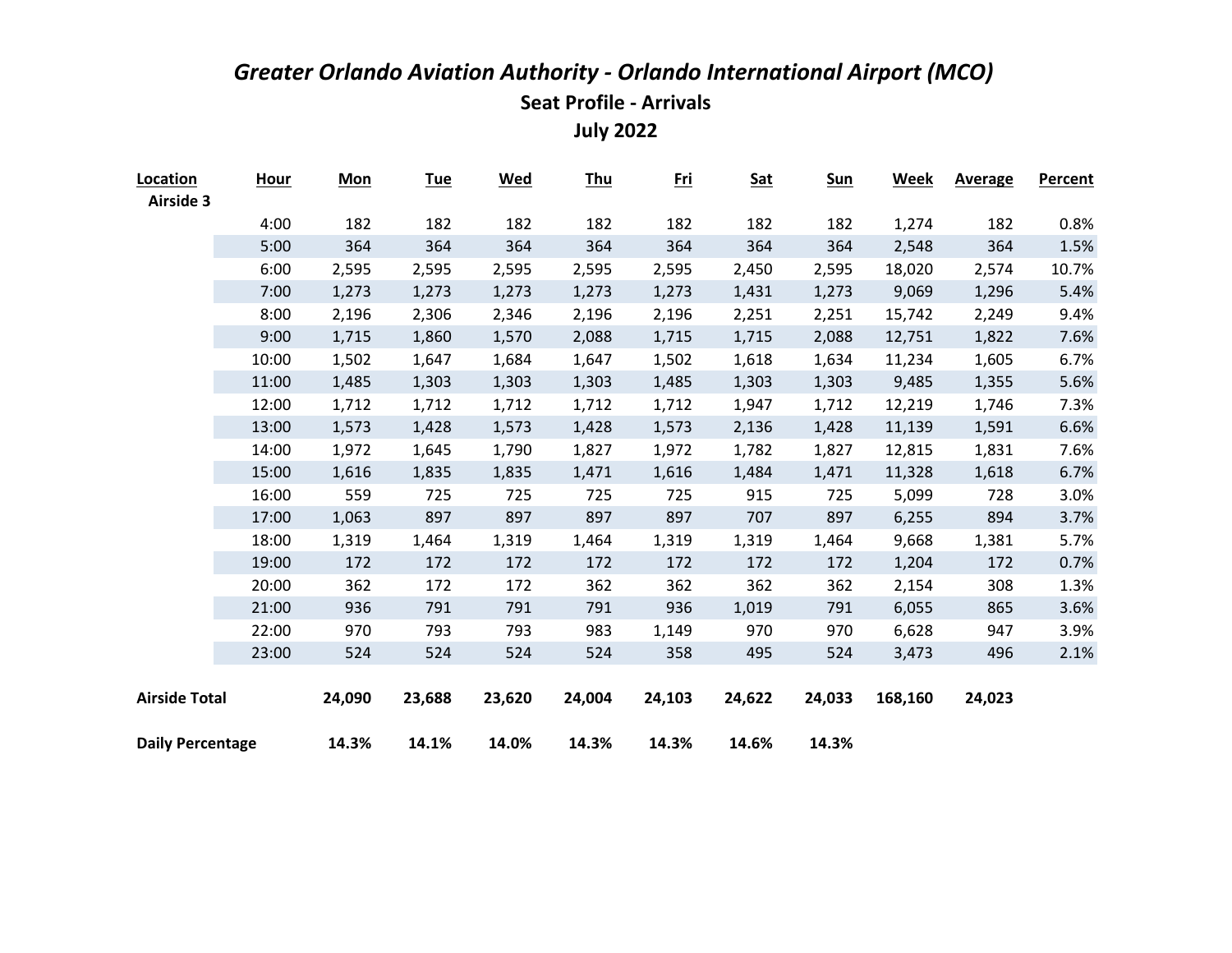| Location                | <b>Hour</b> | <b>Mon</b> | <u>Tue</u> | <b>Wed</b> | <b>Thu</b> | <u>Fri</u> | <b>Sat</b> | <u>Sun</u> | <b>Week</b> | <b>Average</b> | Percent |
|-------------------------|-------------|------------|------------|------------|------------|------------|------------|------------|-------------|----------------|---------|
| Airside 4               |             |            |            |            |            |            |            |            |             |                |         |
|                         | 6:00        | 160        | 346        | 160        | 346        | 160        | 160        | 160        | 1,492       | 213            | 1.2%    |
|                         | 7:00        | 2,269      | 1,846      | 1,846      | 2,257      | 2,206      | 2,038      | 2,380      | 14,842      | 2,120          | 12.0%   |
|                         | 8:00        | 1,644      | 1,115      | 1,619      | 1,115      | 1,794      | 1,469      | 1,619      | 10,375      | 1,482          | 8.4%    |
|                         | 9:00        | 731        | 928        | 1,082      | 896        | 1,030      | 876        | 896        | 6,439       | 920            | 5.2%    |
|                         | 10:00       | 1,968      | 1,641      | 1,777      | 1,377      | 1,513      | 1,753      | 1,377      | 11,406      | 1,629          | 9.2%    |
|                         | 11:00       | 2,476      | 1,920      | 2,140      | 2,655      | 2,525      | 2,331      | 2,519      | 16,566      | 2,367          | 13.3%   |
|                         | 12:00       | 1,362      | 1,168      | 1,048      | 1,098      | 1,048      | 1,048      | 977        | 7,749       | 1,107          | 6.2%    |
|                         | 13:00       | 981        | 896        | 981        | 1,453      | 610        | 1,166      | 1,167      | 7,254       | 1,036          | 5.8%    |
|                         | 14:00       | 1,066      | 1,431      | 1,431      | 1,431      | 1,313      | 1,358      | 1,431      | 9,461       | 1,352          | 7.6%    |
|                         | 15:00       | 959        | 414        | 414        | 785        | 959        | 791        | 785        | 5,107       | 730            | 4.1%    |
|                         | 16:00       | 676        | 676        | 676        | 676        | 796        | 937        | 810        | 5,247       | 750            | 4.2%    |
|                         | 17:00       | 561        | 570        | 760        | 625        | 561        | 795        | 775        | 4,647       | 664            | 3.7%    |
|                         | 18:00       | 1,095      | 1,130      | 1,136      | 1,101      | 1,101      | 1,233      | 1,095      | 7,891       | 1,127          | 6.4%    |
|                         | 19:00       | 913        | 913        | 913        | 913        | 913        | 582        | 913        | 6,060       | 866            | 4.9%    |
|                         | 20:00       | 371        | 191        | 191        | 371        | 371        | 425        | 371        | 2,291       | 327            | 1.8%    |
|                         | 21:00       | 379        | 379        | 379        | 379        | 379        | 379        | 379        | 2,653       | 379            | 2.1%    |
|                         | 22:00       | 234        | 234        | 234        | 234        | 234        | 234        | 234        | 1,638       | 234            | 1.3%    |
|                         | 23:00       | 605        | 191        | 191        | 605        | 605        | 180        | 605        | 2,982       | 426            | 2.4%    |
| <b>Airside Total</b>    |             | 18,450     | 15,989     | 16,978     | 18,317     | 18,118     | 17,755     | 18,493     | 124,100     | 17,729         |         |
| <b>Daily Percentage</b> |             | 14.9%      | 12.9%      | 13.7%      | 14.8%      | 14.6%      | 14.3%      | 14.9%      |             |                |         |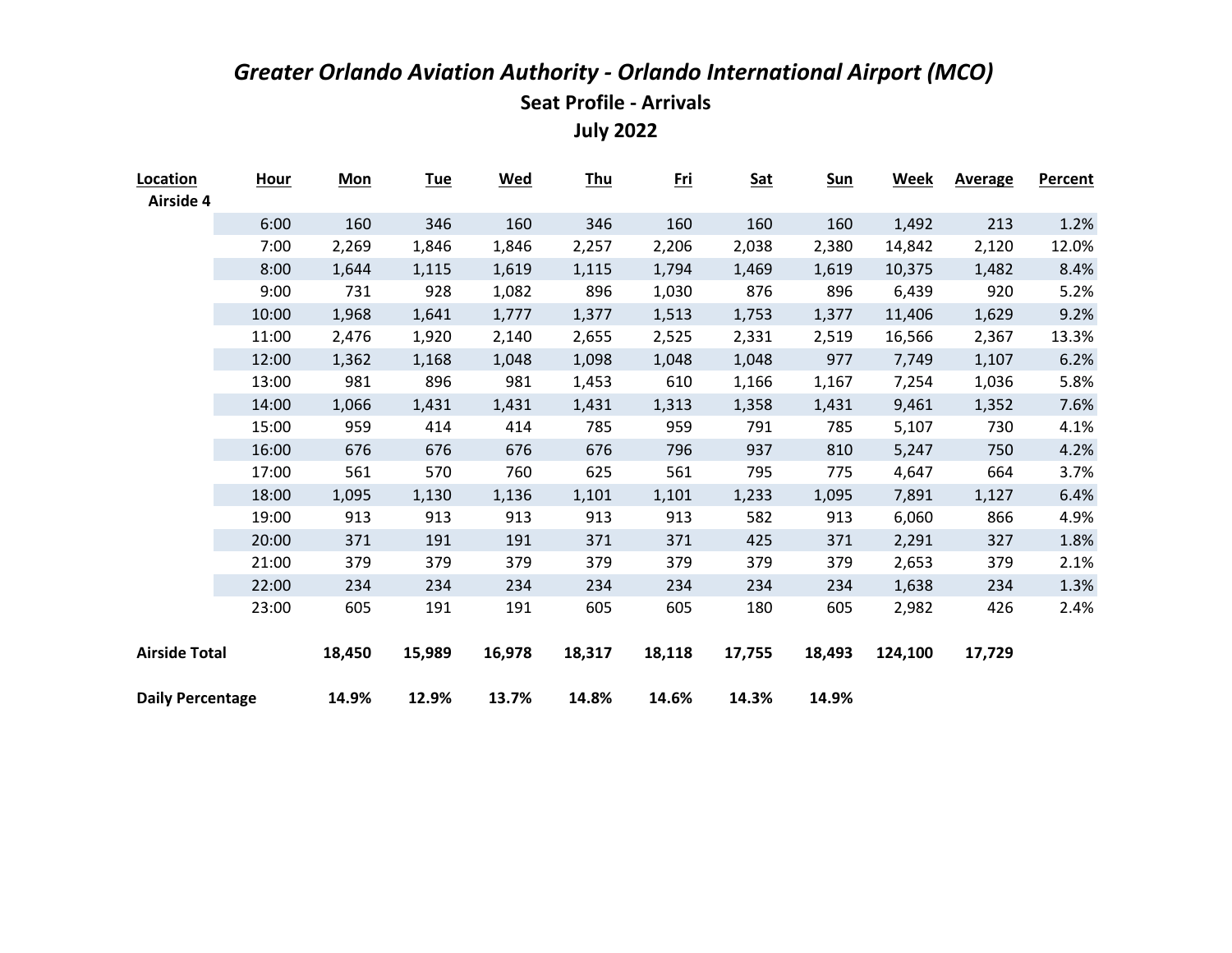| Location                | <b>Hour</b> | <b>Mon</b> | <b>Tue</b> | <u>Wed</u> | <b>Thu</b> | <u>Fri</u> | <b>Sat</b> | <b>Sun</b> | Week    | <b>Average</b> | <b>Percent</b> |
|-------------------------|-------------|------------|------------|------------|------------|------------|------------|------------|---------|----------------|----------------|
| A-Side                  |             |            |            |            |            |            |            |            |         |                |                |
|                         | 3:00        | 230        | 230        | 186        | 230        | 186        | 230        | 230        | 1,522   | 217            | 0.5%           |
|                         | 5:00        | 2,561      | 2,325      | 2,605      | 2,331      | 2,561      | 4,473      | 2,331      | 19,187  | 2,741          | 6.9%           |
|                         | 6:00        | 2,860      | 2,822      | 3,194      | 2,866      | 2,822      | 2,639      | 2,704      | 19,907  | 2,844          | 7.1%           |
|                         | 7:00        | 1,456      | 1,417      | 1,441      | 1,544      | 1,686      | 1,675      | 1,500      | 10,719  | 1,531          | 3.8%           |
|                         | 8:00        | 1,301      | 1,717      | 1,301      | 1,301      | 1,301      | 1,731      | 1,158      | 9,810   | 1,401          | 3.5%           |
|                         | 9:00        | 2,711      | 2,295      | 2,172      | 2,580      | 2,757      | 2,512      | 2,155      | 17,182  | 2,455          | 6.2%           |
|                         | 10:00       | 1,641      | 2,142      | 1,912      | 1,974      | 1,827      | 2,667      | 2,620      | 14,783  | 2,112          | 5.3%           |
|                         | 11:00       | 1,994      | 1,680      | 1,636      | 1,888      | 1,578      | 2,946      | 1,498      | 13,220  | 1,889          | 4.7%           |
|                         | 12:00       | 1,795      | 1,536      | 1,580      | 2,141      | 2,211      | 2,349      | 1,955      | 13,567  | 1,938          | 4.9%           |
|                         | 13:00       | 1,328      | 1,700      | 1,514      | 1,514      | 1,514      | 2,543      | 2,160      | 12,273  | 1,753          | 4.4%           |
|                         | 14:00       | 2,140      | 1,675      | 1,675      | 1,439      | 1,958      | 2,330      | 1,581      | 12,798  | 1,828          | 4.6%           |
|                         | 15:00       | 1,711      | 1,783      | 1,827      | 1,764      | 2,296      | 2,575      | 2,411      | 14,367  | 2,052          | 5.2%           |
|                         | 16:00       | 2,710      | 3,015      | 2,362      | 3,591      | 2,338      | 3,891      | 2,891      | 20,798  | 2,971          | 7.5%           |
|                         | 17:00       | 1,877      | 2,435      | 2,063      | 2,205      | 2,479      | 2,803      | 1,833      | 15,695  | 2,242          | 5.6%           |
|                         | 18:00       | 3,716      | 3,540      | 3,492      | 3,124      | 3,306      | 3,854      | 3,168      | 24,200  | 3,457          | 8.7%           |
|                         | 19:00       | 3,558      | 2,996      | 2,814      | 3,761      | 3,378      | 3,275      | 3,711      | 23,493  | 3,356          | 8.4%           |
|                         | 20:00       | 2,193      | 1,636      | 2,108      | 1,922      | 2,149      | 1,297      | 1,736      | 13,041  | 1,863          | 4.7%           |
|                         | 21:00       | 1,702      | 1,983      | 1,535      | 1,883      | 1,721      | 1,428      | 2,529      | 12,781  | 1,826          | 4.6%           |
|                         | 22:00       | 480        | 480        | 852        | 480        | 666        | 653        | 480        | 4,091   | 584            | 1.5%           |
|                         | 23:00       | 788        | 788        | 782        | 788        | 788        | 788        | 788        | 5,510   | 787            | 2.0%           |
|                         |             |            |            |            |            |            |            |            |         |                |                |
| <b>A-Side Total</b>     |             | 38,752     | 38,195     | 37,051     | 39,326     | 39,522     | 46,659     | 39,439     | 278,944 | 39,849         |                |
|                         |             |            |            |            |            |            |            |            |         |                |                |
| <b>Daily Percentage</b> |             | 13.9%      | 13.7%      | 13.3%      | 14.1%      | 14.2%      | 16.7%      | 14.1%      |         |                |                |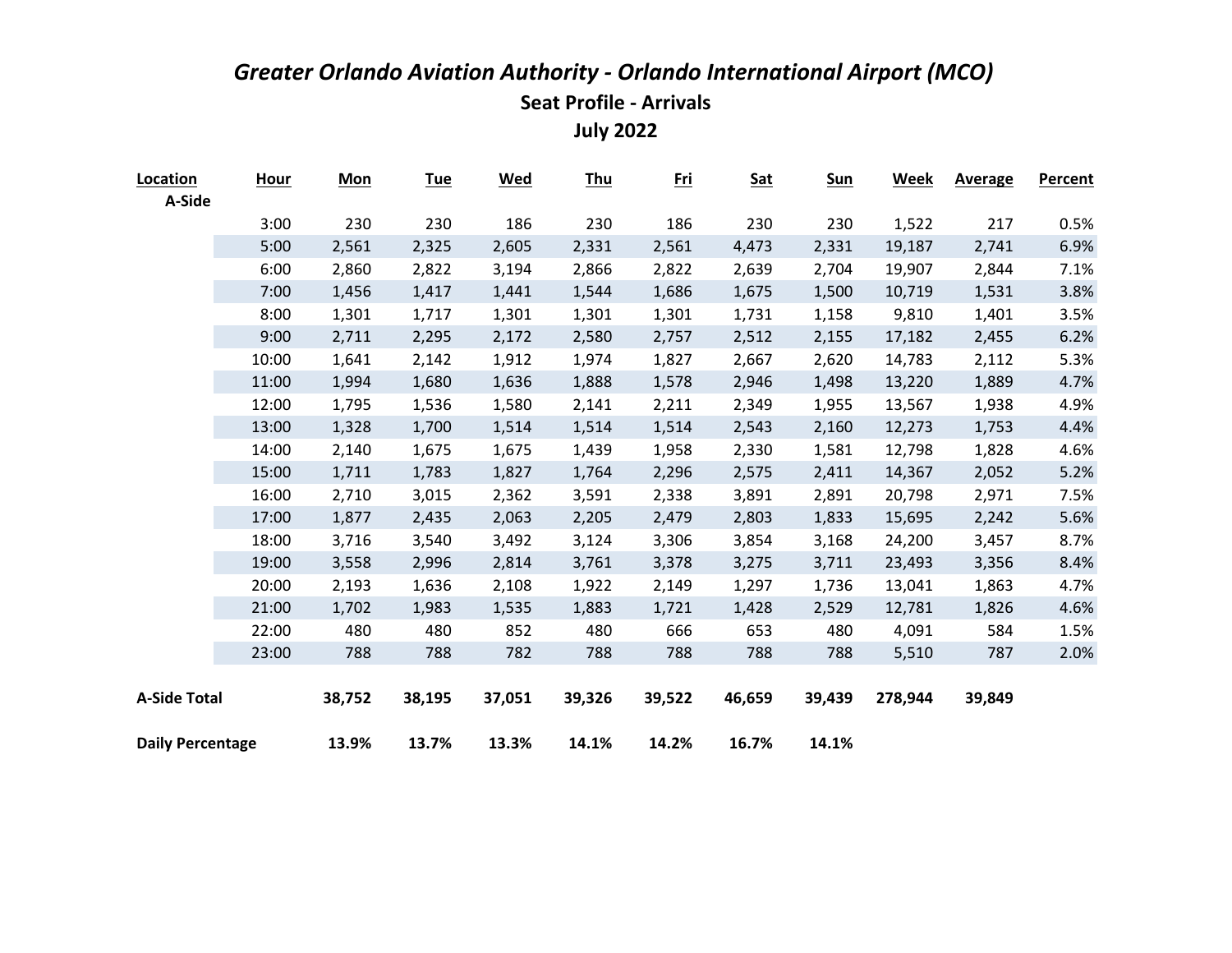| Location<br><b>B-Side</b> | <u>Hour</u> | <b>Mon</b> | <u>Tue</u> | <b>Wed</b> | <u>Thu</u> | <u>Fri</u> | <b>Sat</b> | <b>Sun</b> | Week    | <b>Average</b> | <b>Percent</b> |
|---------------------------|-------------|------------|------------|------------|------------|------------|------------|------------|---------|----------------|----------------|
|                           | 4:00        | 182        | 182        | 182        | 182        | 182        | 182        | 182        | 1,274   | 182            | 0.4%           |
|                           | 5:00        | 364        | 364        | 364        | 364        | 364        | 364        | 364        | 2,548   | 364            | 0.9%           |
|                           | 6:00        | 2,755      | 2,941      | 2,755      | 2,941      | 2,755      | 2,610      | 2,755      | 19,512  | 2,787          | 6.7%           |
|                           | 7:00        | 3,542      | 3,119      | 3,119      | 3,530      | 3,479      | 3,469      | 3,653      | 23,911  | 3,416          | 8.2%           |
|                           | 8:00        | 3,840      | 3,421      | 3,965      | 3,311      | 3,990      | 3,720      | 3,870      | 26,117  | 3,731          | 8.9%           |
|                           | 9:00        | 2,446      | 2,788      | 2,652      | 2,984      | 2,745      | 2,591      | 2,984      | 19,190  | 2,741          | 6.6%           |
|                           | 10:00       | 3,470      | 3,288      | 3,461      | 3,024      | 3,015      | 3,371      | 3,011      | 22,640  | 3,234          | 7.7%           |
|                           | 11:00       | 3,961      | 3,223      | 3,443      | 3,958      | 4,010      | 3,634      | 3,822      | 26,051  | 3,722          | 8.9%           |
|                           | 12:00       | 3,074      | 2,880      | 2,760      | 2,810      | 2,760      | 2,995      | 2,689      | 19,968  | 2,853          | 6.8%           |
|                           | 13:00       | 2,554      | 2,324      | 2,554      | 2,881      | 2,183      | 3,302      | 2,595      | 18,393  | 2,628          | 6.3%           |
|                           | 14:00       | 3,038      | 3,076      | 3,221      | 3,258      | 3,285      | 3,140      | 3,258      | 22,276  | 3,182          | 7.6%           |
|                           | 15:00       | 2,575      | 2,249      | 2,249      | 2,256      | 2,575      | 2,275      | 2,256      | 16,435  | 2,348          | 5.6%           |
|                           | 16:00       | 1,235      | 1,401      | 1,401      | 1,401      | 1,521      | 1,852      | 1,535      | 10,346  | 1,478          | 3.5%           |
|                           | 17:00       | 1,624      | 1,467      | 1,657      | 1,522      | 1,458      | 1,502      | 1,672      | 10,902  | 1,557          | 3.7%           |
|                           | 18:00       | 2,414      | 2,594      | 2,455      | 2,565      | 2,420      | 2,552      | 2,559      | 17,559  | 2,508          | 6.0%           |
|                           | 19:00       | 1,085      | 1,085      | 1,085      | 1,085      | 1,085      | 754        | 1,085      | 7,264   | 1,038          | 2.5%           |
|                           | 20:00       | 733        | 363        | 363        | 733        | 733        | 787        | 733        | 4,445   | 635            | 1.5%           |
|                           | 21:00       | 1,315      | 1,170      | 1,170      | 1,170      | 1,315      | 1,398      | 1,170      | 8,708   | 1,244          | 3.0%           |
|                           | 22:00       | 1,204      | 1,027      | 1,027      | 1,217      | 1,383      | 1,204      | 1,204      | 8,266   | 1,181          | 2.8%           |
|                           | 23:00       | 1,129      | 715        | 715        | 1,129      | 963        | 675        | 1,129      | 6,455   | 922            | 2.2%           |
| <b>B-Side Total</b>       |             | 42,540     | 39,677     | 40,598     | 42,321     | 42,221     | 42,377     | 42,526     | 292,260 | 41,751         |                |
| <b>Daily Percentage</b>   |             | 14.6%      | 13.6%      | 13.9%      | 14.5%      | 14.4%      | 14.5%      | 14.6%      |         |                |                |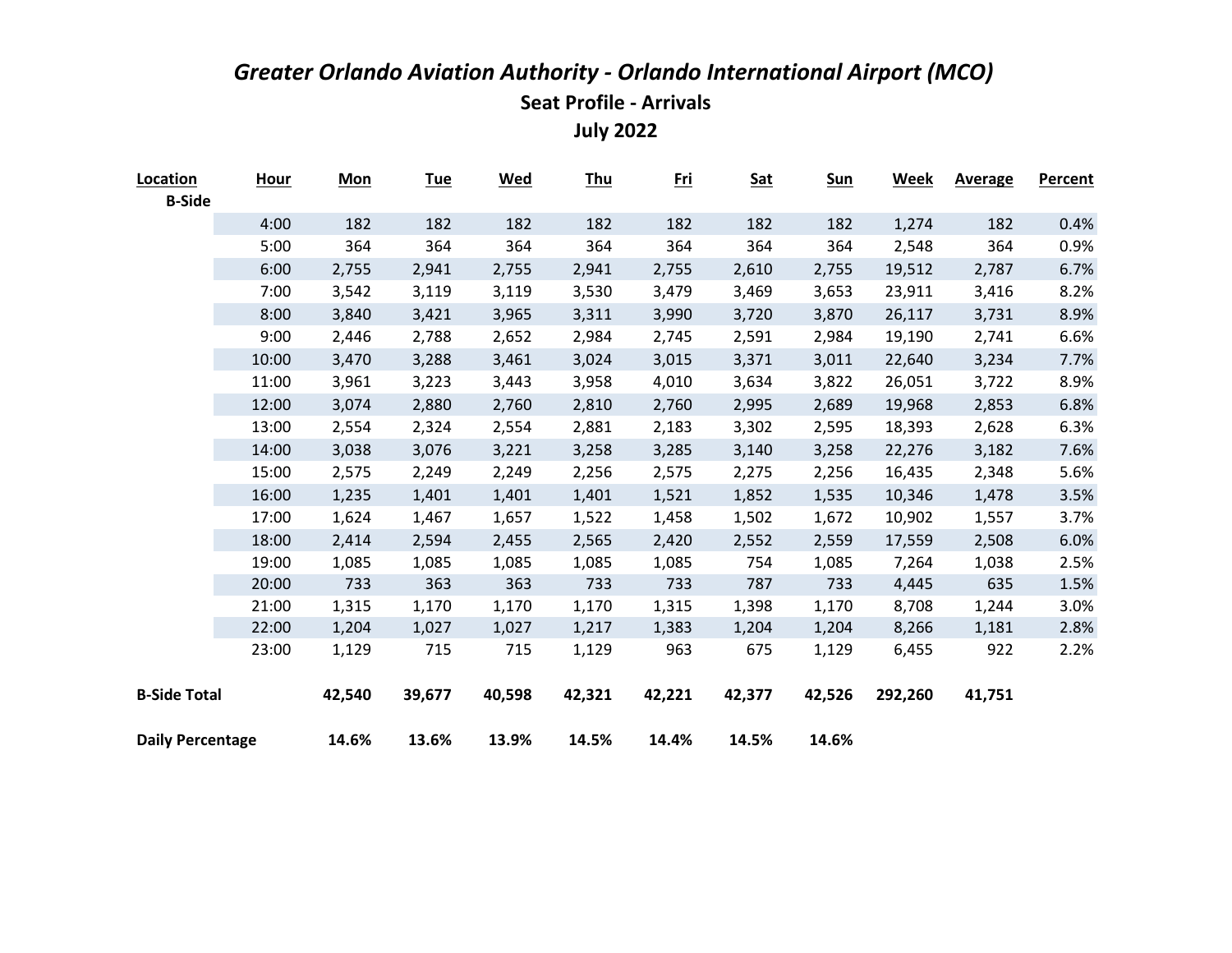| Location                | <b>Hour</b> | <b>Mon</b> | <b>Tue</b> | <b>Wed</b> | <b>Thu</b> | <u>Fri</u> | <b>Sat</b> | <b>Sun</b> | <b>Week</b> | <b>Average</b> | <b>Percent</b> |
|-------------------------|-------------|------------|------------|------------|------------|------------|------------|------------|-------------|----------------|----------------|
| <b>West Checkpoint</b>  |             |            |            |            |            |            |            |            |             |                |                |
|                         | 3:00        | 230        | 230        | 186        | 230        | 186        | 230        | 230        | 1,522       | 217            | 0.5%           |
|                         | 4:00        | 182        | 182        | 182        | 182        | 182        | 182        | 182        | 1,274       | 182            | 0.4%           |
|                         | 5:00        | 1,382      | 1,146      | 1,426      | 1,152      | 1,382      | 1,196      | 1,152      | 8,836       | 1,262          | 2.8%           |
|                         | 6:00        | 3,897      | 3,859      | 4,231      | 3,903      | 3,859      | 3,738      | 3,741      | 27,228      | 3,890          | 8.7%           |
|                         | 7:00        | 2,093      | 1,907      | 1,931      | 2,181      | 2,323      | 2,295      | 2,137      | 14,867      | 2,124          | 4.8%           |
|                         | 8:00        | 2,890      | 3,416      | 3,040      | 2,890      | 2,890      | 2,675      | 2,945      | 20,746      | 2,964          | 6.7%           |
|                         | 9:00        | 3,310      | 3,039      | 2,607      | 3,552      | 3,356      | 2,599      | 3,127      | 21,590      | 3,084          | 6.9%           |
|                         | 10:00       | 1,864      | 2,657      | 2,464      | 2,195      | 2,050      | 2,720      | 2,828      | 16,778      | 2,397          | 5.4%           |
|                         | 11:00       | 3,161      | 2,665      | 2,621      | 2,873      | 2,745      | 2,977      | 2,483      | 19,525      | 2,789          | 6.3%           |
|                         | 12:00       | 2,300      | 2,230      | 2,274      | 2,646      | 2,716      | 2,581      | 2,460      | 17,207      | 2,458          | 5.5%           |
|                         | 13:00       | 2,265      | 2,492      | 2,451      | 2,306      | 2,451      | 3,200      | 2,952      | 18,117      | 2,588          | 5.8%           |
|                         | 14:00       | 3,218      | 2,573      | 2,718      | 2,519      | 3,036      | 2,804      | 2,661      | 19,529      | 2,790          | 6.3%           |
|                         | 15:00       | 2,402      | 2,693      | 2,737      | 2,329      | 3,006      | 2,752      | 2,957      | 18,876      | 2,697          | 6.1%           |
|                         | 16:00       | 2,522      | 2,993      | 2,340      | 3,569      | 2,316      | 3,073      | 2,869      | 19,682      | 2,812          | 6.3%           |
|                         | 17:00       | 2,129      | 2,521      | 2,149      | 2,291      | 2,565      | 2,127      | 1,919      | 15,701      | 2,243          | 5.0%           |
|                         | 18:00       | 4,113      | 4,082      | 3,889      | 3,666      | 3,703      | 3,679      | 3,710      | 26,842      | 3,835          | 8.6%           |
|                         | 19:00       | 2,186      | 1,960      | 1,778      | 2,536      | 2,006      | 2,046      | 2,486      | 14,998      | 2,143          | 4.8%           |
|                         | 20:00       | 1,776      | 1,029      | 1,501      | 1,505      | 1,732      | 1,087      | 1,319      | 9,949       | 1,421          | 3.2%           |
|                         | 21:00       | 1,732      | 1,849      | 1,401      | 1,749      | 1,732      | 1,697      | 2,395      | 12,555      | 1,794          | 4.0%           |
|                         | 22:00       | 1,132      | 955        | 1,327      | 1,145      | 1,497      | 1,480      | 1,132      | 8,668       | 1,238          | 2.8%           |
|                         | 23:00       | 1,312      | 1,312      | 1,306      | 1,312      | 1,146      | 1,283      | 1,312      | 8,983       | 1,283          | 2.9%           |
|                         |             |            |            |            |            |            |            |            |             |                |                |
| <b>Checkpoint Total</b> |             | 46,096     | 45,790     | 44,559     | 46,731     | 46,879     | 46,421     | 46,997     | 311,841     | 44,549         |                |
| <b>Daily Percentage</b> |             | 14.8%      | 14.7%      | 14.3%      | 15.0%      | 15.0%      | 14.9%      | 15.1%      |             |                |                |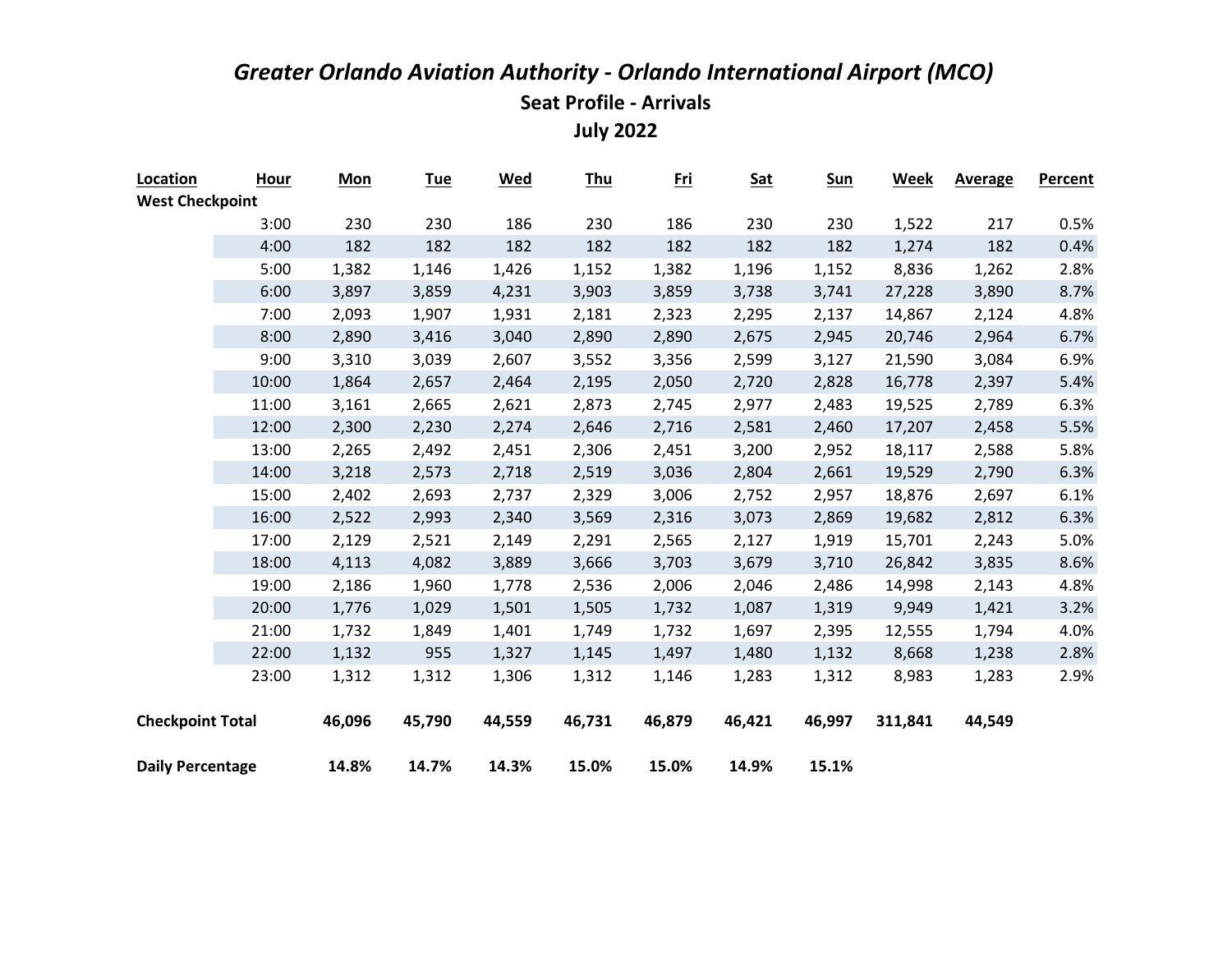| Location                | <b>Hour</b> | <b>Mon</b> | <b>Tue</b> | <u>Wed</u> | <b>Thu</b> | <u>Fri</u> | <b>Sat</b> | <b>Sun</b> | Week    | <b>Average</b> | Percent |
|-------------------------|-------------|------------|------------|------------|------------|------------|------------|------------|---------|----------------|---------|
| <b>East Checkpoint</b>  |             |            |            |            |            |            |            |            |         |                |         |
|                         | 5:00        | 1,543      | 1,543      | 1,543      | 1,543      | 1,543      | 3,641      | 1,543      | 12,899  | 1,843          | 5.2%    |
|                         | 6:00        | 1,718      | 1,904      | 1,718      | 1,904      | 1,718      | 1,511      | 1,718      | 12,191  | 1,742          | 4.9%    |
|                         | 7:00        | 2,905      | 2,629      | 2,629      | 2,893      | 2,842      | 2,849      | 3,016      | 19,763  | 2,823          | 8.0%    |
|                         | 8:00        | 2,251      | 1,722      | 2,226      | 1,722      | 2,401      | 2,776      | 2,083      | 15,181  | 2,169          | 6.1%    |
|                         | 9:00        | 1,847      | 2,044      | 2,217      | 2,012      | 2,146      | 2,504      | 2,012      | 14,782  | 2,112          | 6.0%    |
|                         | 10:00       | 3,247      | 2,773      | 2,909      | 2,803      | 2,792      | 3,318      | 2,803      | 20,645  | 2,949          | 8.3%    |
|                         | 11:00       | 2,794      | 2,238      | 2,458      | 2,973      | 2,843      | 3,603      | 2,837      | 19,746  | 2,821          | 8.0%    |
|                         | 12:00       | 2,569      | 2,186      | 2,066      | 2,305      | 2,255      | 2,763      | 2,184      | 16,328  | 2,333          | 6.6%    |
|                         | 13:00       | 1,617      | 1,532      | 1,617      | 2,089      | 1,246      | 2,645      | 1,803      | 12,549  | 1,793          | 5.1%    |
|                         | 14:00       | 1,960      | 2,178      | 2,178      | 2,178      | 2,207      | 2,666      | 2,178      | 15,545  | 2,221          | 6.3%    |
|                         | 15:00       | 1,884      | 1,339      | 1,339      | 1,691      | 1,865      | 2,098      | 1,710      | 11,926  | 1,704          | 4.8%    |
|                         | 16:00       | 1,423      | 1,423      | 1,423      | 1,423      | 1,543      | 2,670      | 1,557      | 11,462  | 1,637          | 4.6%    |
|                         | 17:00       | 1,372      | 1,381      | 1,571      | 1,436      | 1,372      | 2,178      | 1,586      | 10,896  | 1,557          | 4.4%    |
|                         | 18:00       | 2,017      | 2,052      | 2,058      | 2,023      | 2,023      | 2,727      | 2,017      | 14,917  | 2,131          | 6.0%    |
|                         | 19:00       | 2,457      | 2,121      | 2,121      | 2,310      | 2,457      | 1,983      | 2,310      | 15,759  | 2,251          | 6.4%    |
|                         | 20:00       | 1,150      | 970        | 970        | 1,150      | 1,150      | 997        | 1,150      | 7,537   | 1,077          | 3.0%    |
|                         | 21:00       | 1,285      | 1,304      | 1,304      | 1,304      | 1,304      | 1,129      | 1,304      | 8,934   | 1,276          | 3.6%    |
|                         | 22:00       | 552        | 552        | 552        | 552        | 552        | 377        | 552        | 3,689   | 527            | 1.5%    |
|                         | 23:00       | 605        | 191        | 191        | 605        | 605        | 180        | 605        | 2,982   | 426            | 1.2%    |
| <b>Checkpoint Total</b> |             | 35,196     | 32,082     | 33,090     | 34,916     | 34,864     | 42,615     | 34,968     | 247,731 | 35,390         |         |
| <b>Daily Percentage</b> |             | 14.2%      | 13.0%      | 13.4%      | 14.1%      | 14.1%      | 17.2%      | 14.1%      |         |                |         |